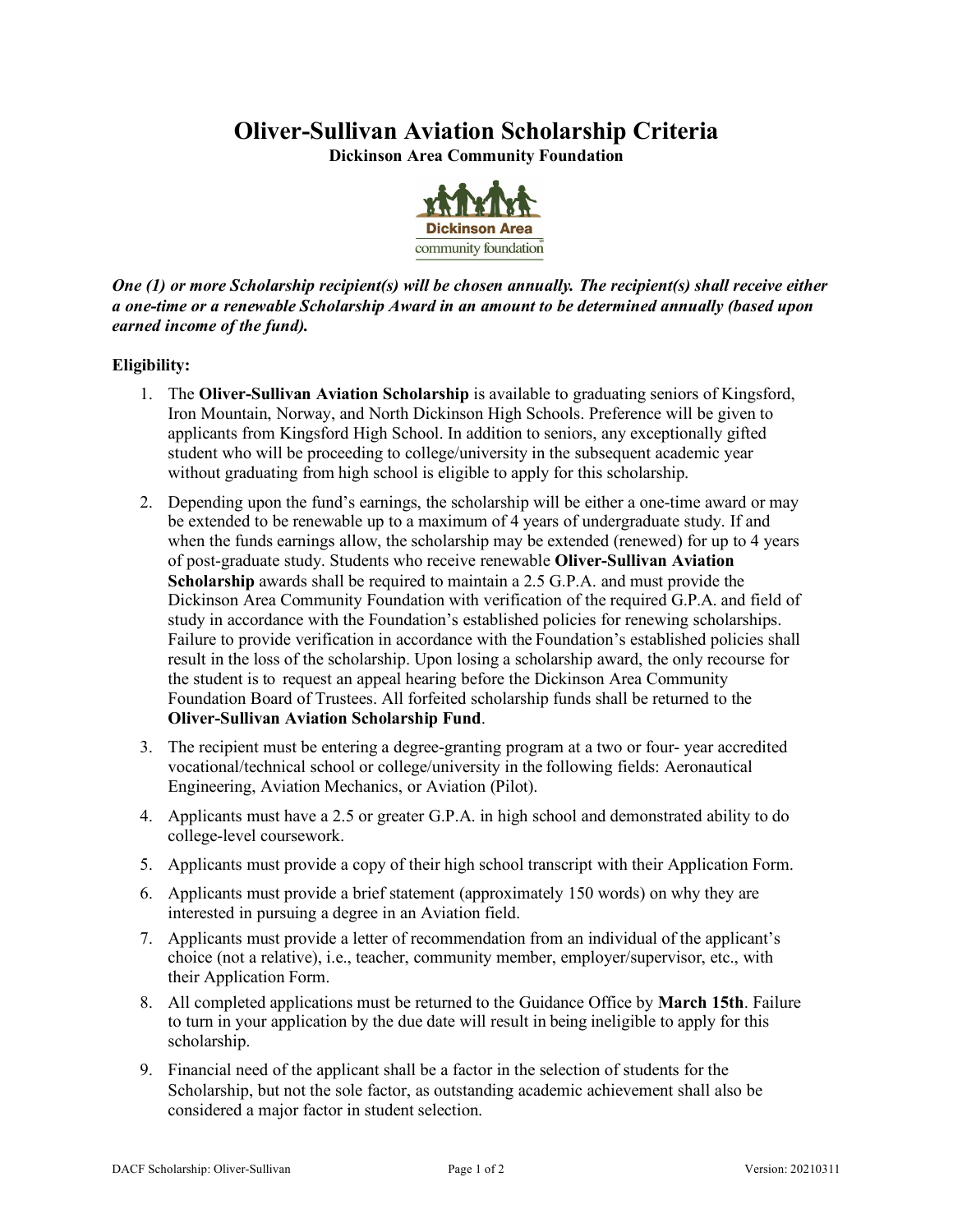**NOTE:** Whether the scholarship is a one-time or renewable award, the payment of the amount awarded shall be made in one annual installment paid in August. For renewable awards, the same policy shall apply; however, the student(s) will be required to submit their year-end official transcript each year also in order to renew the scholarship for another year. In accordance with Foundation policy, the transcripts are due into the Foundation office no later than June 30th each year. A copy of the Foundation's renewal policy is sent with each scholarship check.

## **Addendum:**

A scholarship award may be revoked by the Board of Trustees because of:

- Criminal or anti-social conduct of recipient.
- Filing false information on application.
- Scholastic inadequacy of a recipient.
- Failure to provide the Dickinson Area Community Foundation with documents and verification as specified in the Foundation's established policies for renewing scholarships. A copy of the Foundation's policies for renewing scholarships is provided to students with their first scholarship payment.
- For such other good cause as the Board may, in its sole discretion, determine.

Revocation shall be by the action of a majority of the members of the Board of Trustees, and upon such revocation, any and all funds still controlled by the Board of Trustees shall be withheld and disposed of at the discretion of the Board.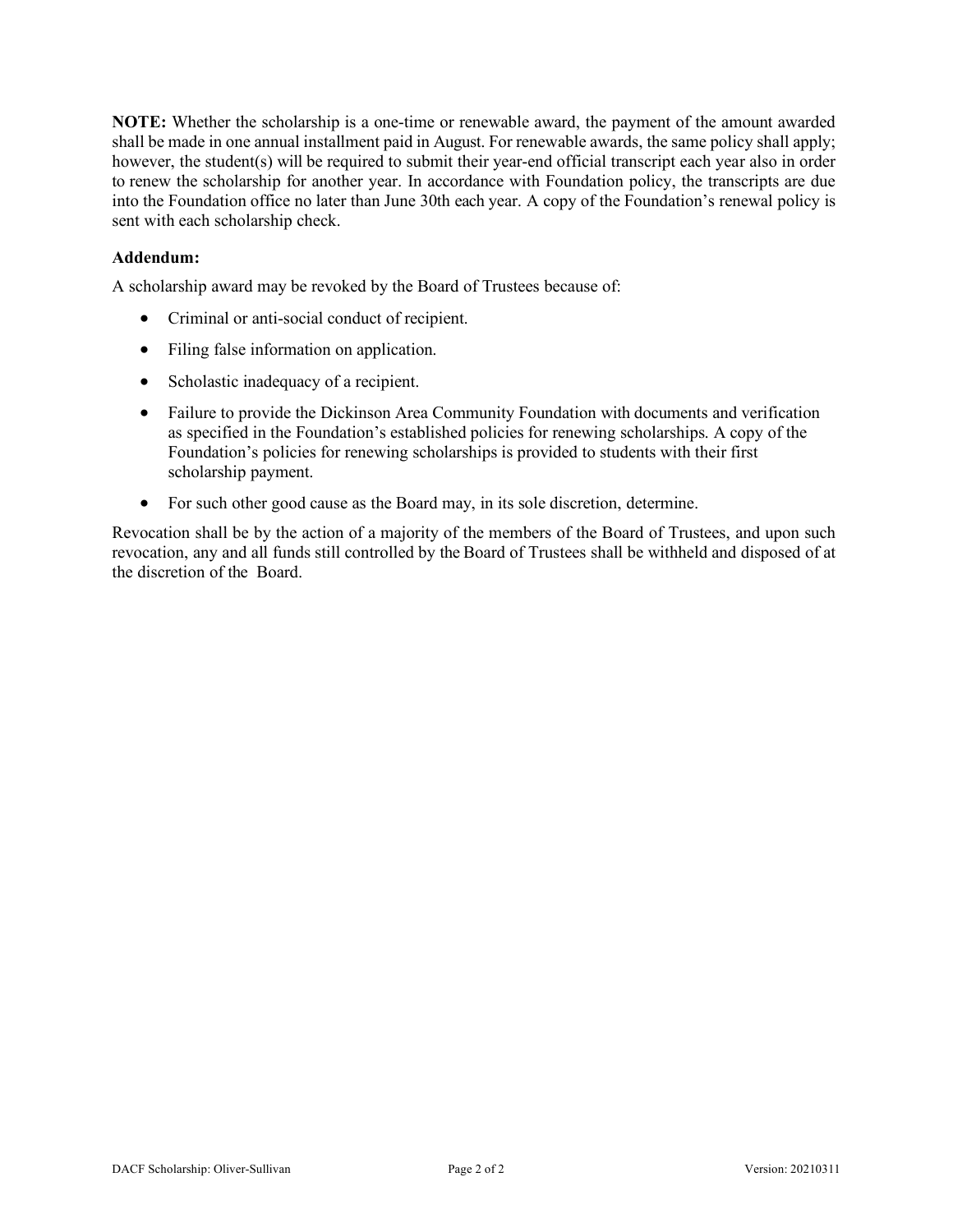

# *Oliver-Sullivan Aviation Scholarship*

## **Dickinson Area Community Foundation Completed applications must be submitted by March 15th**

| <b>Date</b>                              |                                                                                           |
|------------------------------------------|-------------------------------------------------------------------------------------------|
| <b>Full Name</b>                         |                                                                                           |
| <b>Street Address</b>                    |                                                                                           |
| <b>City ST ZIP Code</b>                  |                                                                                           |
| <b>Home Phone</b>                        |                                                                                           |
| <b>E-Mail (Required)</b>                 |                                                                                           |
| <b>High School Attended</b>              |                                                                                           |
| Did you work during school year?         | How many hours/week:                                                                      |
| activities outside of school)            | In what extra-curricular & community service activities did you participate in? (includes |
|                                          |                                                                                           |
|                                          | Name of college/university or vocation/technical school you plan to attend:               |
| Type of degree you are pursuing:         |                                                                                           |
| 1 year                                   | 2 year vocational                                                                         |
| 2 year associate                         | 4 year                                                                                    |
| Other (please explain)                   |                                                                                           |
|                                          |                                                                                           |
|                                          |                                                                                           |
| Have you applied for admission?          |                                                                                           |
| Have you been accepted?                  |                                                                                           |
| Intended field of study:                 |                                                                                           |
| Have you applied for other scholarships? |                                                                                           |
|                                          | Have you been granted a scholarship? If so, name of scholarship & amount:                 |
|                                          |                                                                                           |
|                                          |                                                                                           |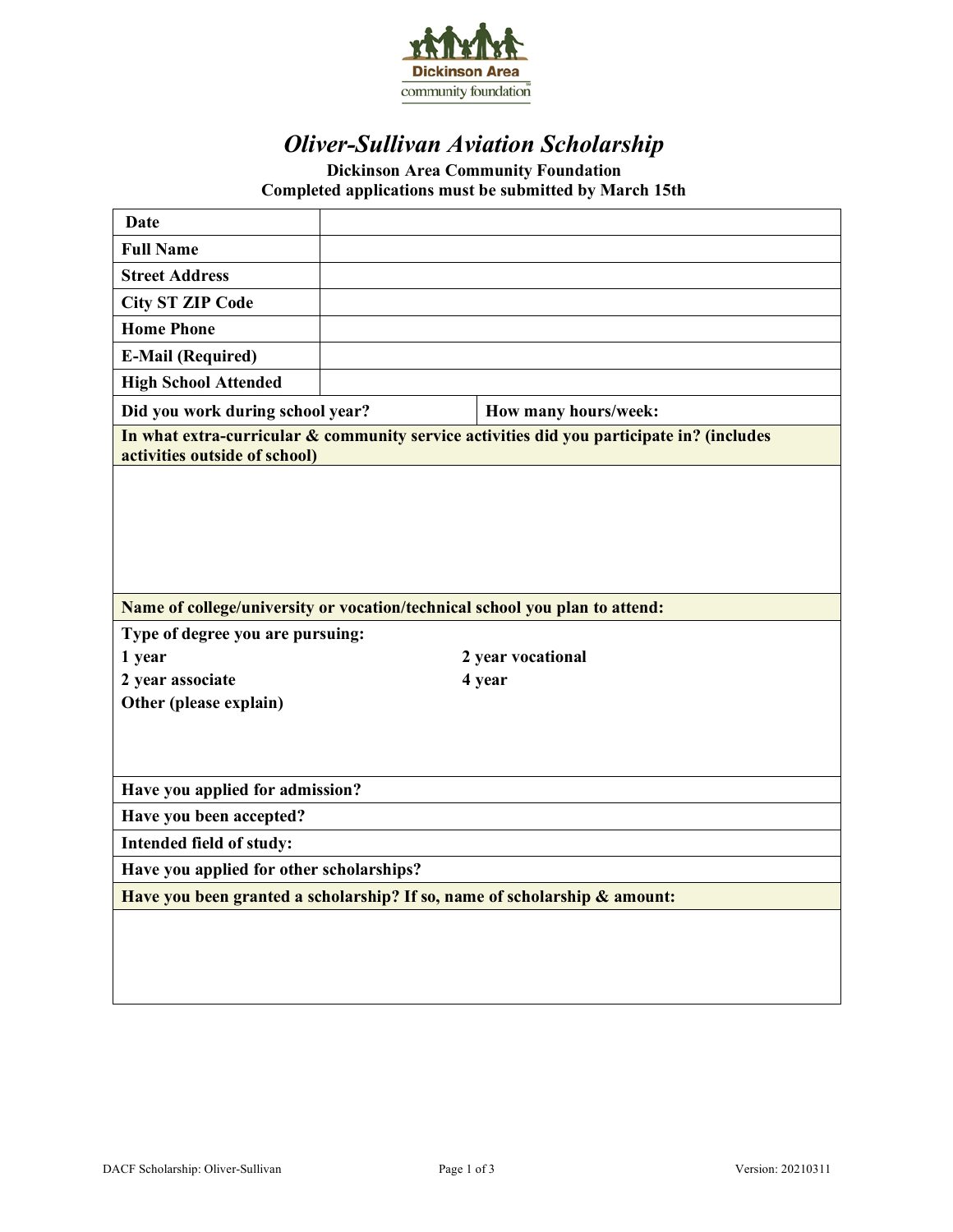

#### **Please include the following with the application:**

- 1. A brief statement (approximately 150 words) on why you are interested in pursuing a degree in the aviation field.
- 2. A letter of recommendation from an individual of your choosing, i.e. teacher, community member, employer/supervisor. It cannot be a relative.
- 3. High school transcripts

#### **Application Deadline**

All applications need to be submitted to the guidance counselor's office by March 15<sup>th</sup>.

#### **Agreement and Signature**

By submitting this application, I affirm that the facts set forth in it are true and complete. I understand any false statements, omissions, or other misrepresentations made by me on this application may result in rejection of this application.

Name (printed) Signature Date

#### **Parent Application Form**

Name of parent or guardian completing this form: Home address: Phone: Email:

**Please list other children in the family below with age and education level.**

**Do you have any dependents other than your own family or other extenuating circumstances that should be considered? If yes, please explain:**